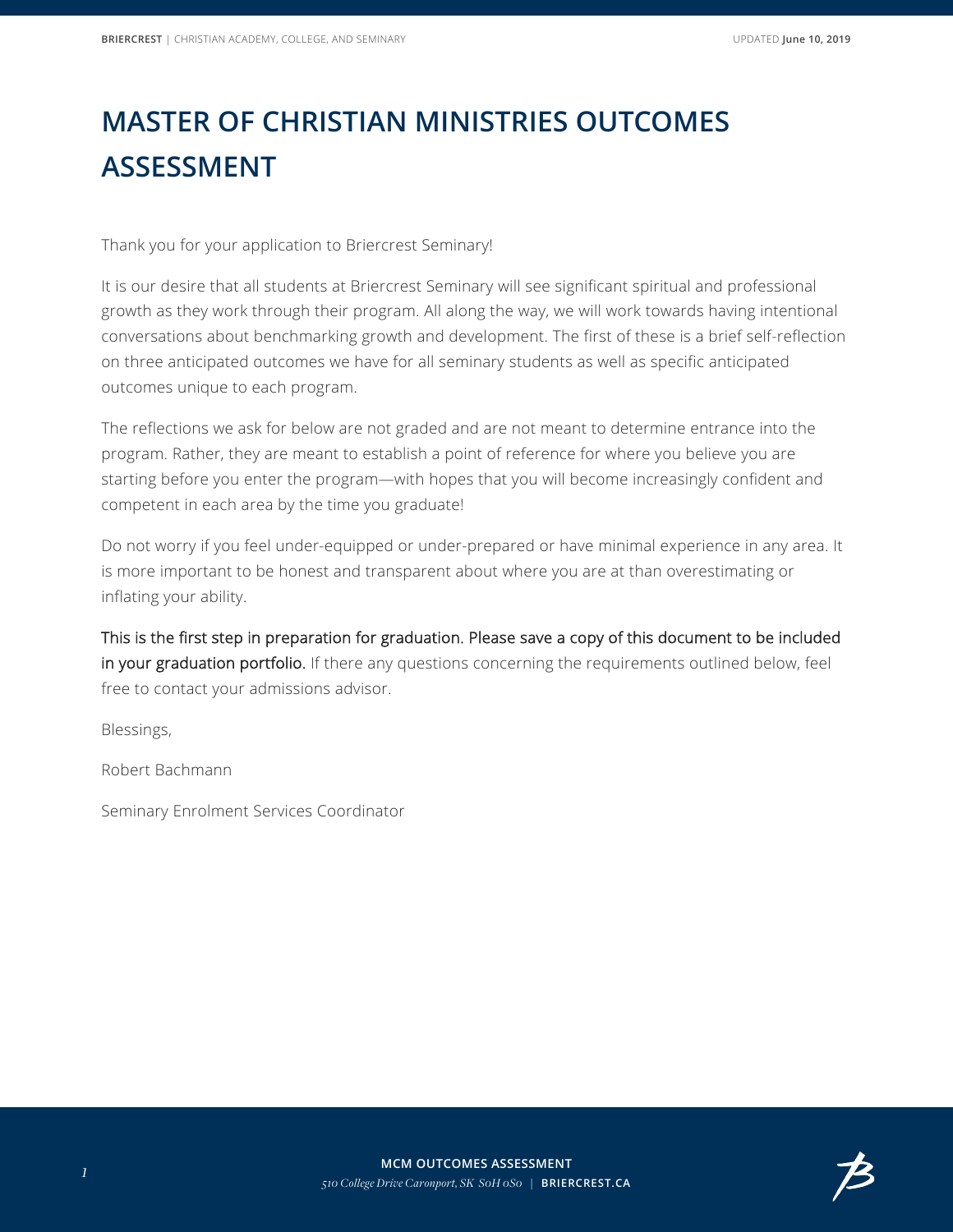## **SEMINARY OUTCOMES**

*I.* Reflect on your current confidence and ability to articulate an evangelical theology that arises out of scripture and finds expression in all areas of life and ministry.

Choose a score from 1–10 (1 being low, 10 being high). 1

Provide a brief statement on why you selected this rating (max. 300 words).

*II.* Reflect on your preparedness for serving the local church and its global mission. Choose a score from 1–10 (1 being low, 10 being high). 1

Provide a brief statement on why you selected this rating (max. 300 words).

*III.* Reflect on your maturity as a disciple of Jesus by focusing on the fruit as may be presentable and identified by others who know you.

Choose a score from 1–10 (1 being low, 10 being high). 1

Provide a brief statement on why you selected this rating (max. 300 words).